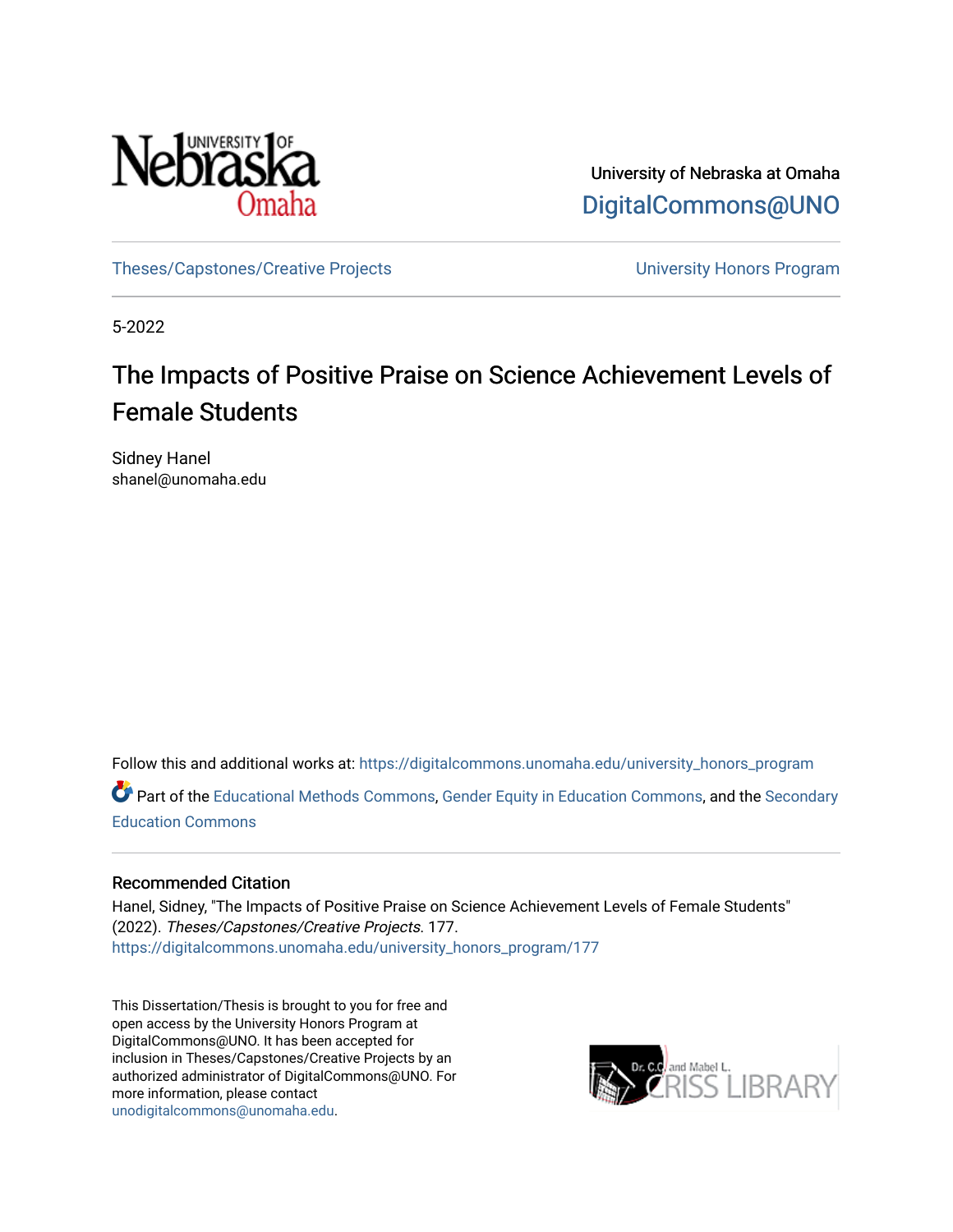The Impacts of Positive Praise on Science Achievement Levels of Female Students

University Honors Program Thesis

University of Nebraska at Omaha

Submitted by

Sidney Hanel

May 2022

Mentor: Dr. Sheryl McGlamery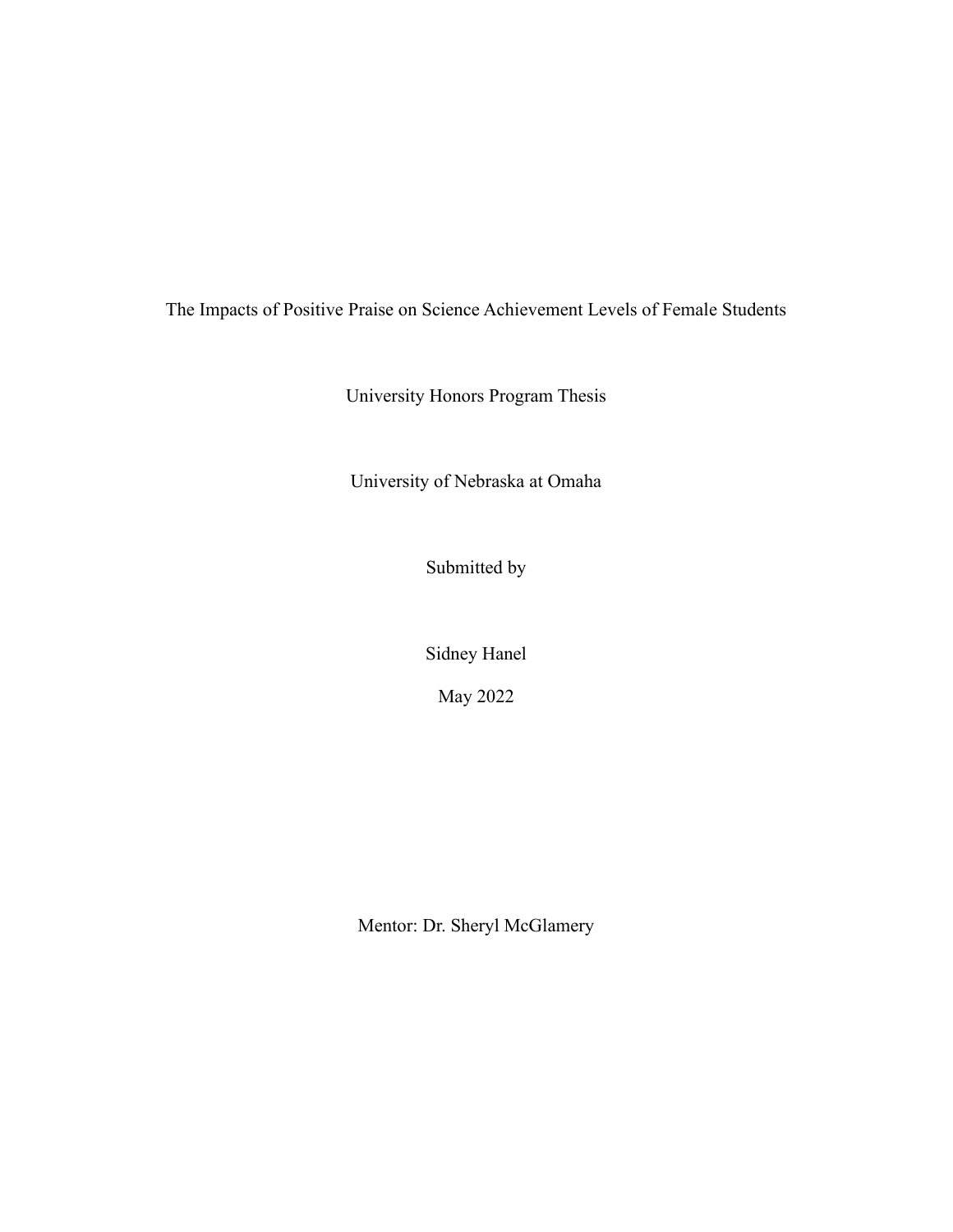## Table of Contents

| The Impacts of Positive Praise on Science Achievement Levels of Female Students  4 |
|------------------------------------------------------------------------------------|
|                                                                                    |
|                                                                                    |
|                                                                                    |
|                                                                                    |
|                                                                                    |
|                                                                                    |
|                                                                                    |
|                                                                                    |
|                                                                                    |
|                                                                                    |
|                                                                                    |
|                                                                                    |
|                                                                                    |
|                                                                                    |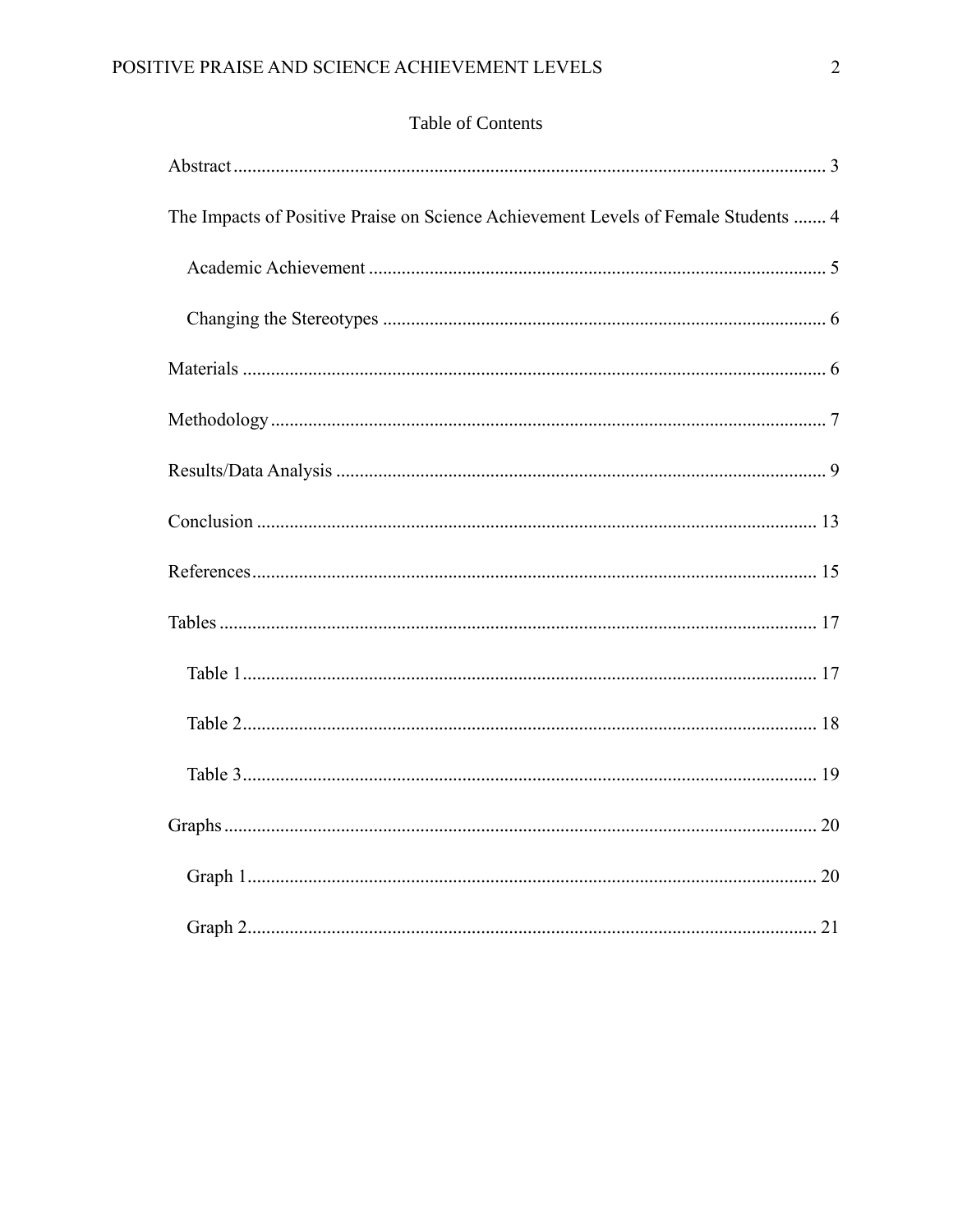#### Abstract

<span id="page-3-0"></span>To the general eye, it appears there has been an increase of women in STEM and overall female interest in science however, this is not apparent in the high school classrooms. The lowest level physics classrooms are overwhelmingly female, and the AP Physics class of twenty-five students has two female students. Society is seeing more equal numbers of males and females in biology, healthcare, dentistry, and other medical related fields. This is a wonderful advancement however many other STEM careers are being forgotten.

This study focuses on five physical science courses one of which is provided with additional feedback and verbal praise. All classes are given a pre and post survey to gauge confidence levels in the subject area. The class with the additional supports scores higher than the control classes on the end of unit exam, and the female students excelled. The observed improvement in female achievement demonstrates the impact of feedback and positive praise on female participation in science classes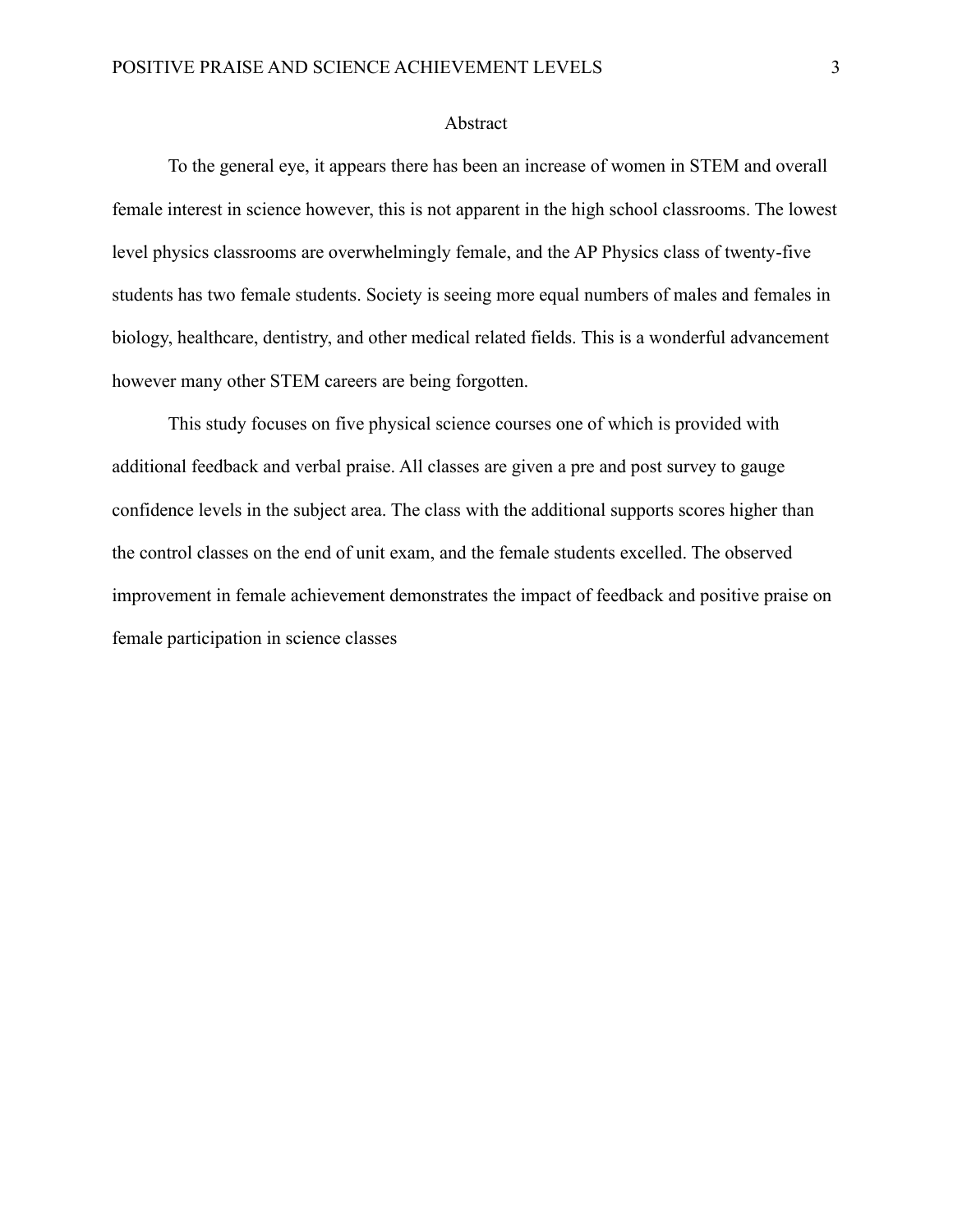The Impacts of Positive Praise on Science Achievement Levels of Female Students

<span id="page-4-0"></span>To the common eye, it would appear like the numbers of women in science, technology, engineering, and mathematics (STEM) fields has been on the rise. Society now celebrates The International Day of Women and Girls in Science every year and it promotes successful female roles. When looking at science specifically, the distribution of females is not equal. The female interest in science seems to be concentrated in the biological sciences rather than the physical sciences. Females account for only 29% of the physical scientists and 16% of the engineers in the United States (National Science Foundation, 2019). This is even evident in the high school setting. In a physics class of twenty-five students, there were only two females. In a biology class on the other hand, the class is much more evenly split between male and female students. Females hold about half of the biological science and mathematics positions int the community along with a majority of the health professions (National Science Foundation, 2019). It is a great accomplishment to have many women in biological science careers but there is another part of science that females are not exploring at equal rates.

Within the science classroom, boys are more likely to complete science demonstrations. A study found that 79% of science demonstrations were conducted by boys (Tobin & Garnett, 1987). Girls volunteer less and they are more likely to take roles as the recorder during laboratory activities. In the classroom, girls may be limited as they are often placed in the traditional sex-stereotyped roles by the boys when completing groupwork (Bailey, 1993). Within the small groups, boys will often receive help from girls when they ask for it, but boys will ignore girls' requests for help (Wilkinson, Lindow, & Chang, 2013). Within mixed gender small groups, boys often take roles as the leaders and the girls seem to follow rather than taking a leadership role.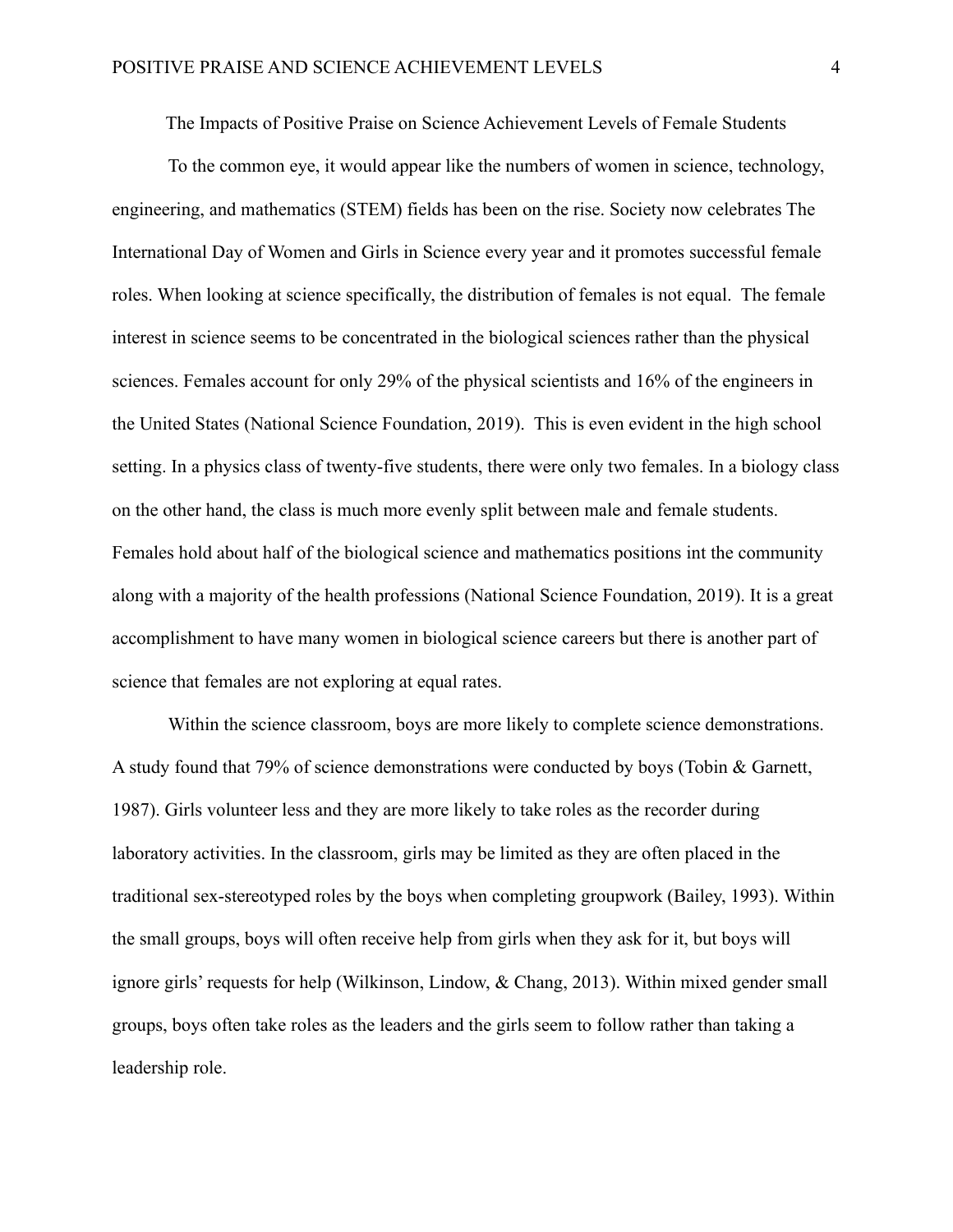There are many stereotypes that are hindering the number of females perusing STEM careers. A study showed that, when children are asked to draw a mathematician or a scientist, female students were twice as likely to draw a man as they were to draw a woman (Picker & Berry, 2000). Their male counterparts almost always will draw a man. The constructed image of science is even more masculine than that of mathematics (Kahle & Riley, 1993). Children have a subconscious image of what scientists and mathematicians look like and it unfortunately is not female or gender neutral as some other careers. This could be a possible explanation why we have female students entering stem careers at dramatically lower rates (Corbett, 2015). It is difficult for female students to be excited about pursuing a career when there may be no one in the office or laboratory that looks like them.

#### <span id="page-5-0"></span>Academic Achievement

Female students have the grades and high-test scores, but something is stopping them from pursuing a career in STEM. A sample taken within the United States found that boys appear to be more confident and interested than girls in all areas of science (Kahle & Riley, 1993). Boys and girls are performing at similar levels and enrolling in advanced science courses at similar levels until they reach high school (*Current State of STEM | National Girls Collaborative Project*, n.d.). Once they reach high school, something happens, and the gender gap becomes much more prevalent. The young men and women's abilities do not differ significantly, however their interests do (*Current State of STEM | National Girls Collaborative Project*, n.d.). When comparing higher education, females earn 57% of all bachelor's degrees. Unfortunately, they only earn 21% of the degrees that are earned in physics. Looking at the STEM workforce, women only make up 34%. Female students are scoring equally high, and their abilities are similar, but something is prohibiting them from pursuing a career in STEM. Something must be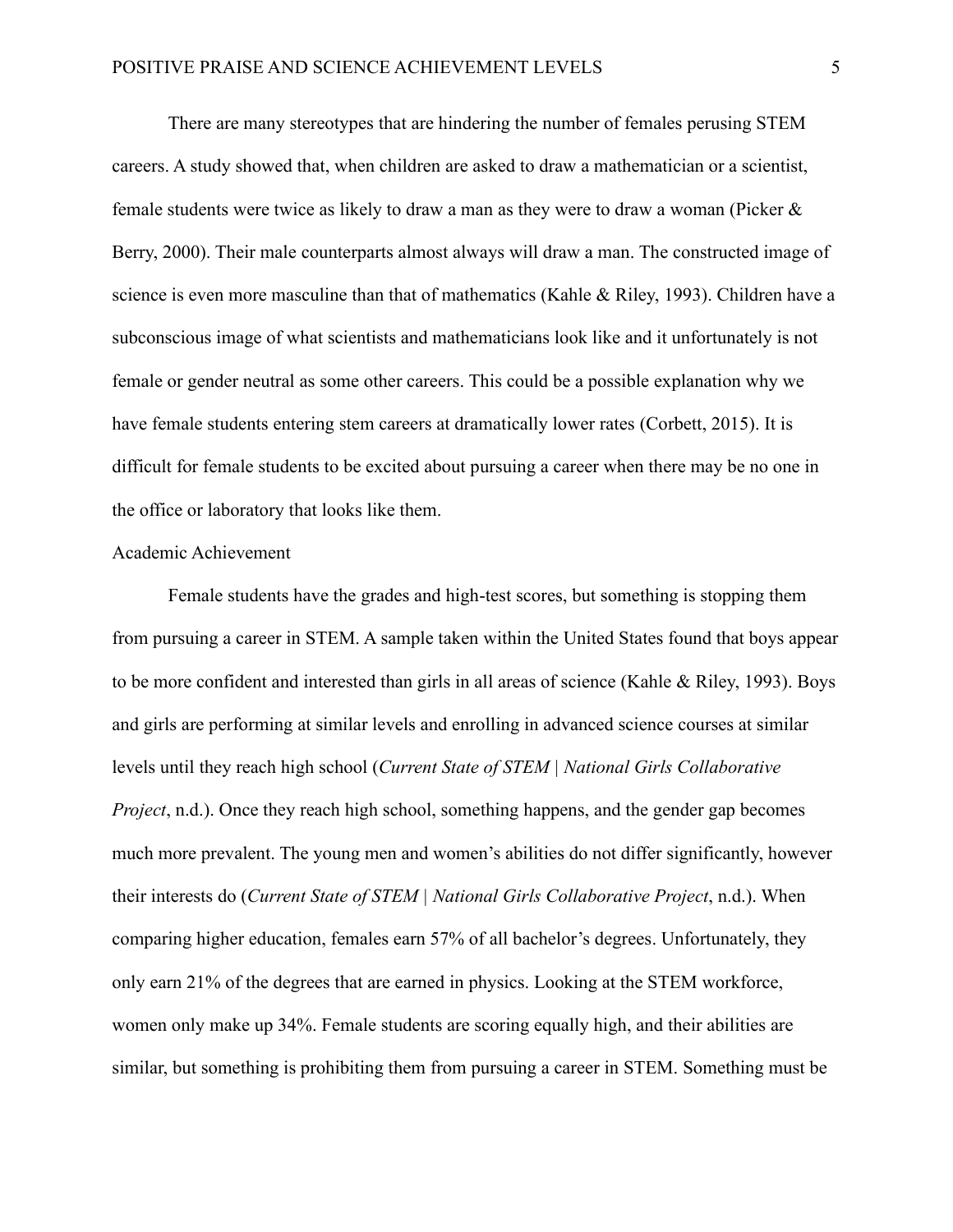done to break these stereotypes and to encourage more of our female students to take upper-level science courses and to pursue a STEM career.

### <span id="page-6-0"></span>Changing the Stereotypes

Teachers are the start to changing the negative stereotypes of females' interest in STEM. Psychologists believe that the stereotypes impact the student performance. The perception that a group one identifies with is not good at a task is linked to lower academic performance (*Stereotype Threat Widens Achievement Gap*, n.d.). One's internal thoughts and beliefs play a large roll in success. To debunk the stereotypes that females are not good at math and science, society needs to change how it presents STEM. Positive responses from educators tends increase the students' interest in science or the belief in their own abilities (Kahle & Riley, 1993). Simply seeing a female in a science textbook has had positive impacts on female student performance compared to females who only viewed pictures of males in their textbooks (Good et al., 2010). Countering the stereotypes alleviates the threats that they are associated with, and it boosts overall academic performance.

#### Materials

<span id="page-6-1"></span>This study is completed in a Midwest urban area high school. Approximately 40% of the students who attend this high school qualify for free lunch and about 70% of the students identify as Caucasian. This school requires a minimum of three science courses, a total of six semesters, to graduate. The minimum course sequence is as follows: biology, physical science, and Earth and space. Students who follow this minimum course sequence are typically preparing to enter the workforce after they graduate from high school. Other science courses offered include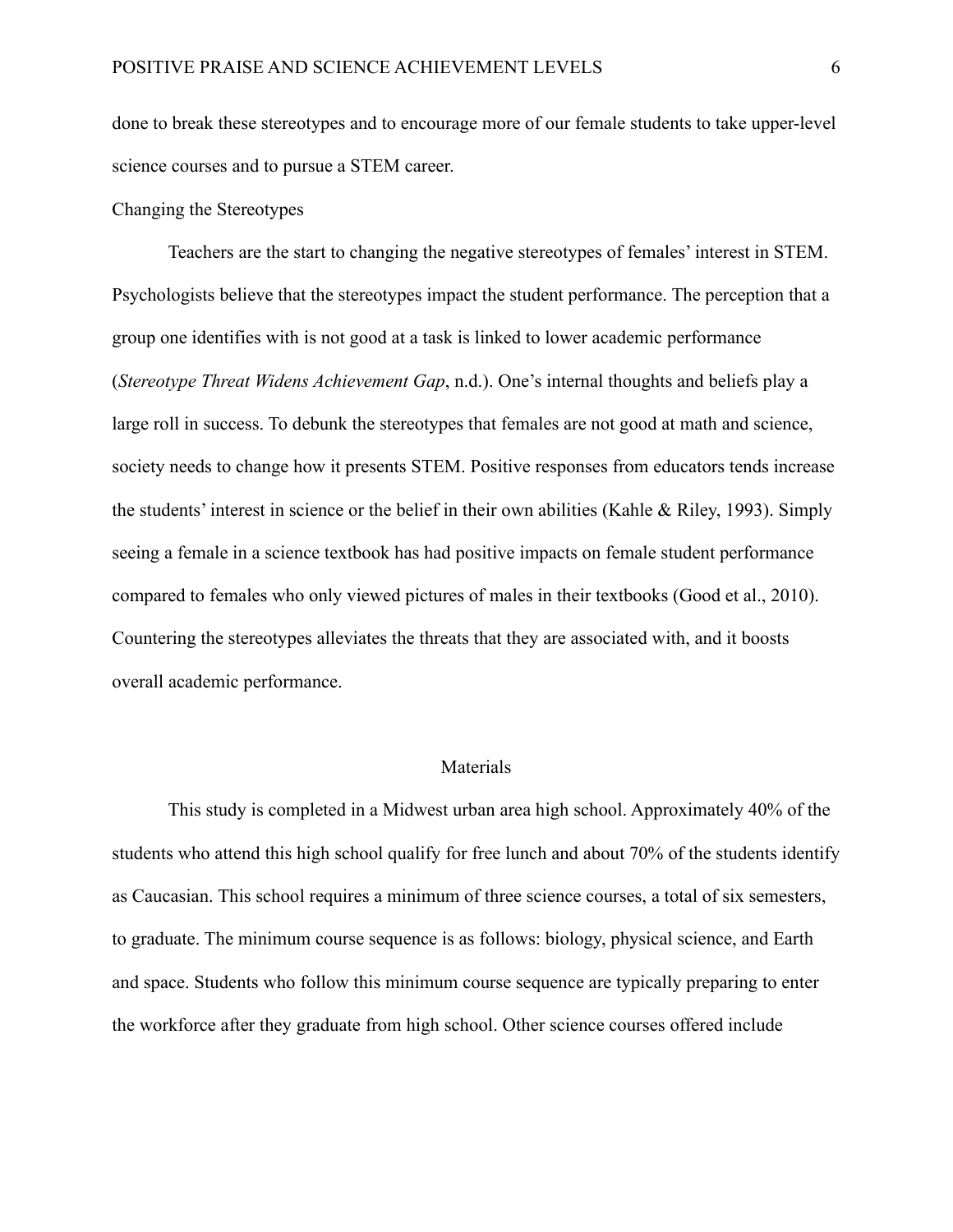advanced biology, AP biology, chemistry, advanced chemistry, AP chemistry, physics, and AP physics. The classes that were used for this study were sophomore level physical science classes.

These classes typically range between 15-22 students. One class was used as the experimental class and four others were used as a control. In the experimental class, there were 16 students, two of which were freshman who transferred into the district and one student was a junior. This class has three students who qualify for special education services, three students live in two households, and one student is classified as an English Language Learner. Female students C and E are two of the three students who qualify for special education services. Student G is the student who is an English Language Learner as they entered the United States in 2019. The class is 50% male and 50% female. Data was collected from the previous semester to use as a comparison of typical achievement levels for the five different classes.

#### Methodology

<span id="page-7-0"></span>In order to improve female achievement and interest in STEM, the students in one physical science course were given additional supports over the duration of one unit. The experimental class will be referred to as class E and the four other classes for a control are referred to as class A, class B, class C, and class D. Class E was provided with written positive feedback on each assignment that was turned in. Examples of specific feedback included "good job graphing your points" and "Way to go! You remembered your units". The papers were passed back to the students either digitally through an academic platform or on paper. Every student was provided with positive feedback for each assignment that was turned in.

During instructional time in the classroom, there was specific positive praise given to the students for the simple things such as working well with their laboratory partners or correctly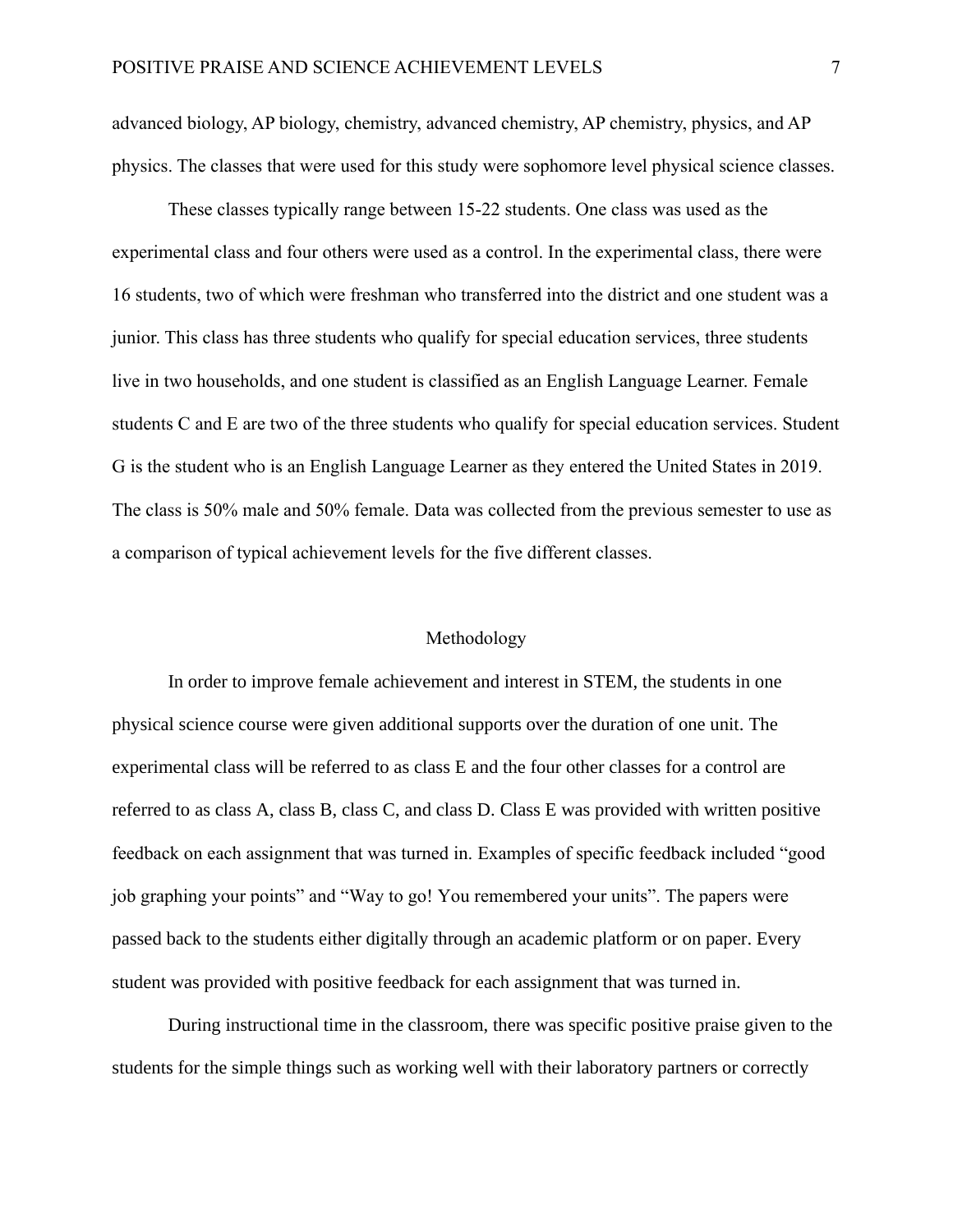solving problems presented. Each student was provided with at least 1-2 pieces of positive praise each class period. A list with every student name was used to record the number of times a student received positive praise in class to ensure that each student was given support. The goal of the positive praise is to see if by encouraging the students, academic performance would increase.

There was one laboratory activity that required a demonstration to the class during this unit. One of the female students was selected to assist in the demonstration where the procedures were outlined. During the duration of the study, students were assigned laboratory partners of similar ability levels with one student being slightly higher than the other. Personalities were also taken into consideration when selecting laboratory partners to help foster a welcoming discussion. For each laboratory activity, one student was assigned the role to record where the other was completing the hands-on component. The students were instructed to switch roles once they reached the halfway point of each laboratory assignment or activity. One of the laboratory assignments the students worked on was completed on paper that way contribution by both students was evident via student handwriting.

Each student was also given a pre and post survey regarding overall confidence and interest levels. The pre survey consisted of four different questions. Students were asked to rank on a scale of one to ten their level of interest in STEM along with their confidence in their science abilities and skills. Students then identified by a yes, no, or maybe if they had any interest in pursuing a STEM career. The final question on the pre survey asked the students to describe the picture that comes to mind when they think of a scientist. The survey was given to all students in each class.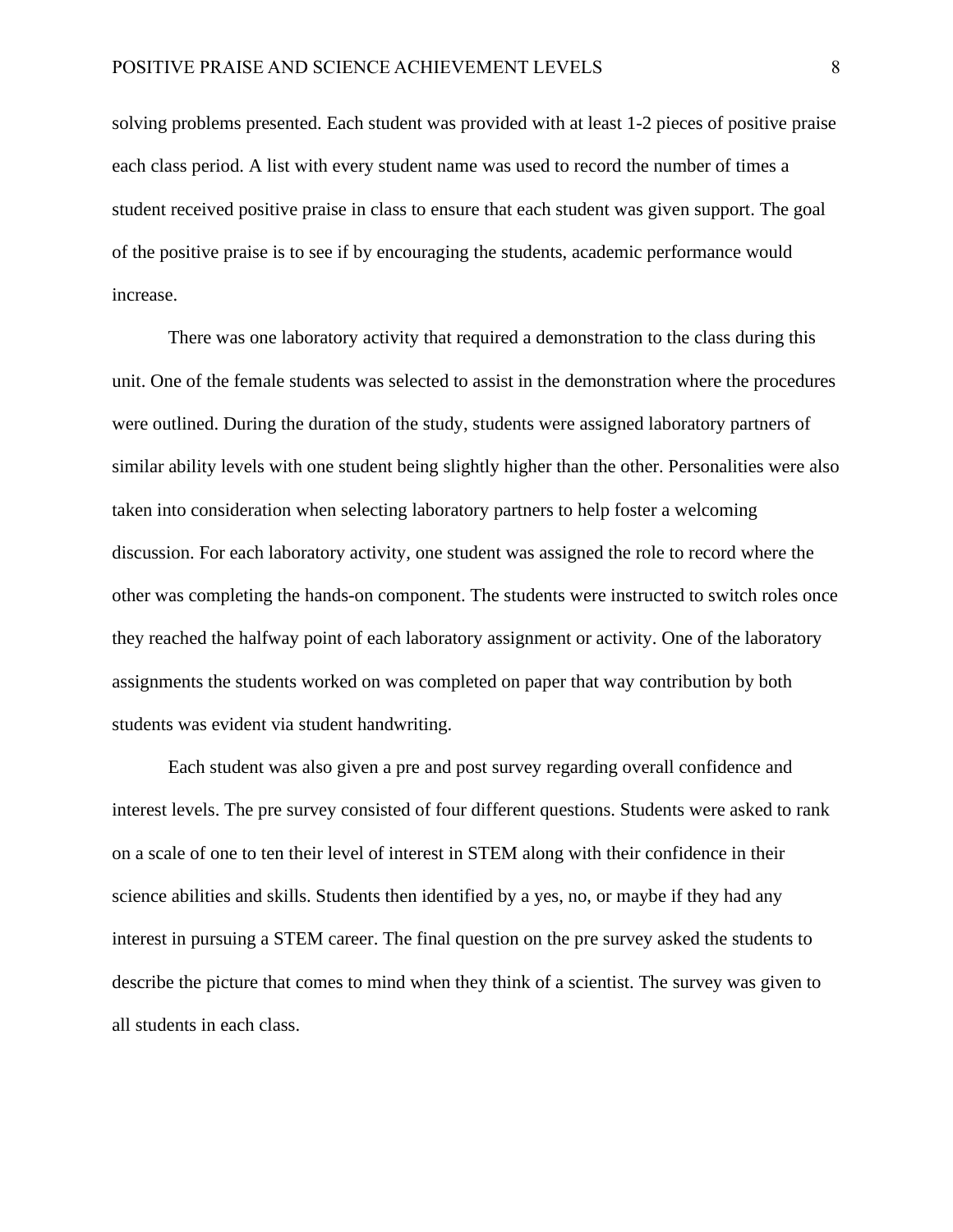After the students completed the Unit 5 exam and the exams were passed back, they completed the post survey. The post survey asked the students four questions, three of them being the same as questions listed on the pre survey. Students were again asked to rank on a scale of one to ten their level of interest in STEM along with their confidence in their science abilities and skills. Students again identified by a yes, no, or maybe if they had any interest in pursuing a STEM career. The final question on the post survey asked the students to rank how they felt they performed in Unit 5. Responses for the pre and post surveys were then compared to observe if there had been any change in self-confidence and overall interest in STEM.

#### Results/Data Analysis

<span id="page-9-0"></span>Regarding the pre survey where students were asked to describe the picture that comes to mind when they think of a scientist, only 3% of the students surveyed mentioned anything about a female. It is also interesting to note that the only students who mentioned a female in their responses both identify as non-binary. On the contrary 35% of the students specifically mentioned a male in their descriptive picture. Of the students who mentioned a male, 54% of them are female students. A few examples of female student responses include, "old guy", "A guy in a long white jacket", and "weird dude with white hair". Many of the responses that the students described talked about old people or weirdos with the crazy white hair.

If the idea that a scientist is weird, old, and has crazy hair, very few female students will be drawn to the idea of becoming a scientist. Since scientists are perceived by students as being weird, few female students will have the desire to take higher level courses where they may be required to complete some of the more typically associated science tasks. Students may refrain from taking advanced chemistry because they envision the weird old guy with white hair and a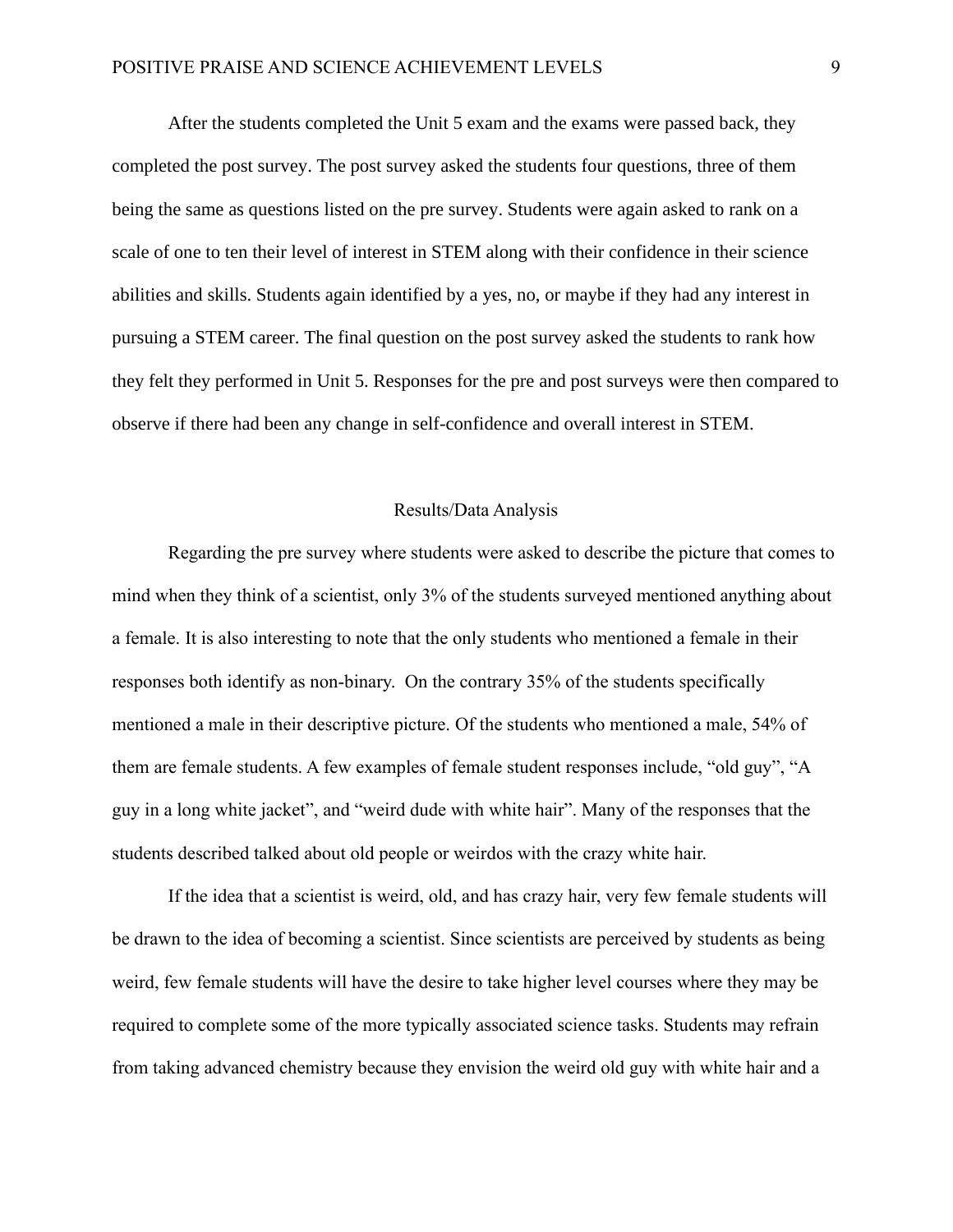lab coat when they think of complex laboratory experiments. The stereotypes that females are not typically scientists were very prevalent in the classes studied. Not a single female student responded with a descriptive picture of a female scientist which helps to explain why there are fewer women pursuing STEM careers.

The Unit 5 exam scores were compared in order to see if the treatment had any impact on academic performance of female students. Class E scored the best on the Unit 5 exam compared to the other four classes when comparing all students. Class A scored an average of 74%, class B scored an average of 78%, class C scored an average of 74%, and class D scored an average of 72%. The treatment was provided to all students within class E and their average score was an 83%. Class E scored at least 5% higher than the four other physical science courses. When compared to the average scores from the end of last semester, class E saw a 3% score increase. Last semester, class E was only the third highest scoring class. When compared to last semester grades, it is evident that the treatment had a positive impact on the academic performance of class E. The treatment had an impact on all students in the class, not just the female students.

The scores of just the female students were also analyzed. The female students in class E on average scored an 85%. The female student average was two percent higher than the class average which suggest that the females were able to get even more out of the experiment. The average unit exam score for the class E females was 7-15% higher than average score of their female counterparts in classes A-D. Providing positive praise, female role models, and selective groups clearly has a correlation with the increased academic performance of the female students in class E. The females in this class also improved their contributions while working with their laboratory partners. There was an increase in the male partner's handwriting in mixed sex laboratory groups as the unit progressed. The female students became more involved in the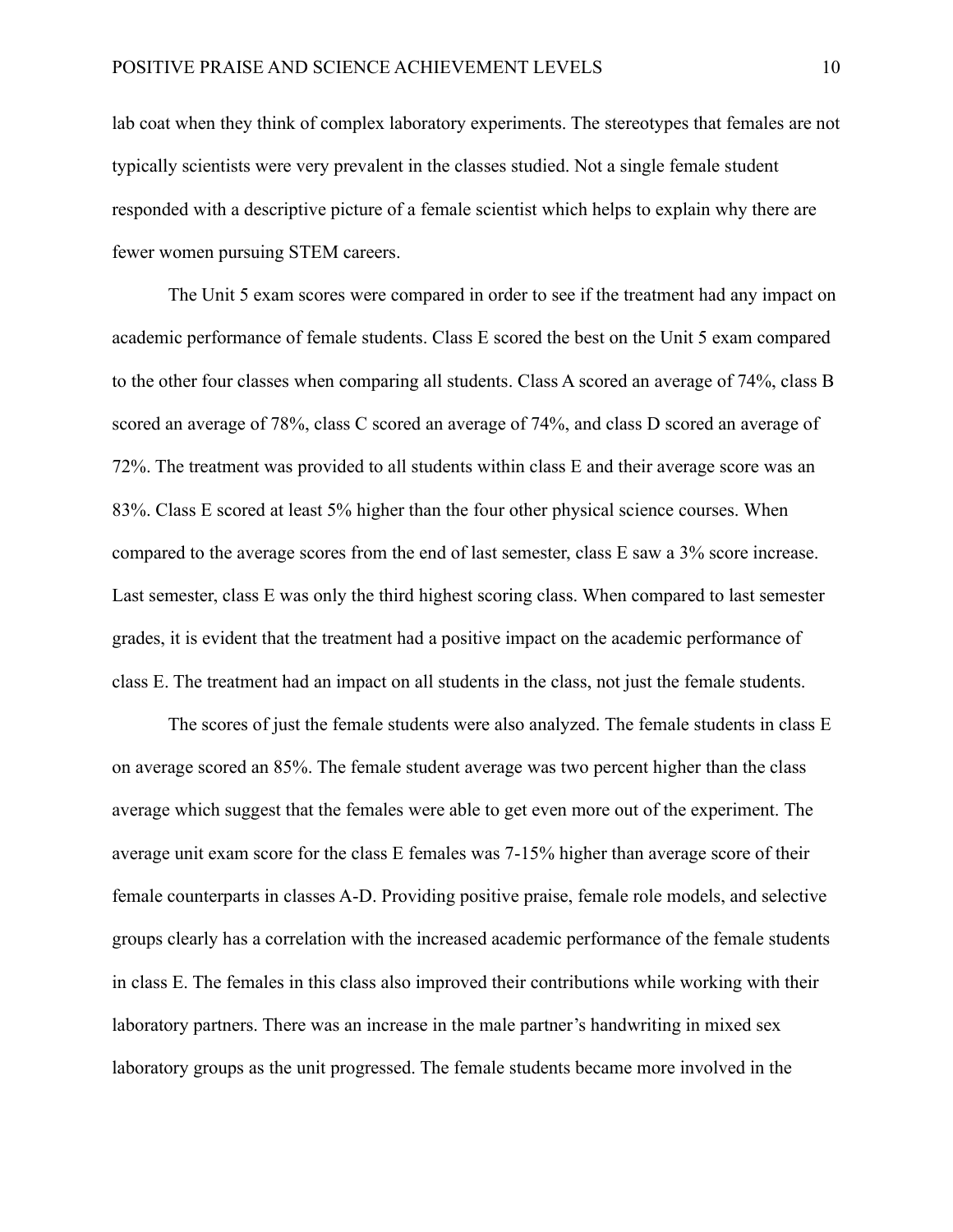experimental portion which likely assisted in creating a solid understanding of the concept presented. Being able to learn something hands on increases the overall understanding of the material and this is evident when looking at the female student academic achievement.

When comparing the female student in class E responses of the pre and post surveys the results showed no significant difference. Only 37% of the students' interest in STEM increased at the end of the survey and only 37% of the female students reported an increase in confidence in their science abilities. In class E, female students B, C, and F reported that their level of interest in STEM increased. Students ranked their interest on a scale of one to ten with one being not interested at all and a ten being very interested. Student B originally recorded a four and increased to a six. Student C recorded an initial three and a six in the post survey. Student F originally only indicated a one and moved up to a four at the end of the unit.

Student F showed the largest increase in the overall level of interest in STEM. Student F also had an extremely positive interaction with her laboratory partner. This student was placed with another female, student H. At the beginning, student F was not pleased with her assigned laboratory partner after the pairs were announced. There was quite a lot of push back when the students were assigned the laboratory groups. Student F even asked to work alone because she did not want to work with student H because she believed that student H did not ever do anything. Student F was informed that she was selected specifically to be partners with student H because the teachers believed in her. This female student was given a confidence boost before group work began and it ended up having a positive outcome.

Student F and student H ended up working great together. When student F was told that the teachers were proud of how well she was worked with her peer there was a huge smile that came across her face. At this moment, it is evident that student F started to believe in herself a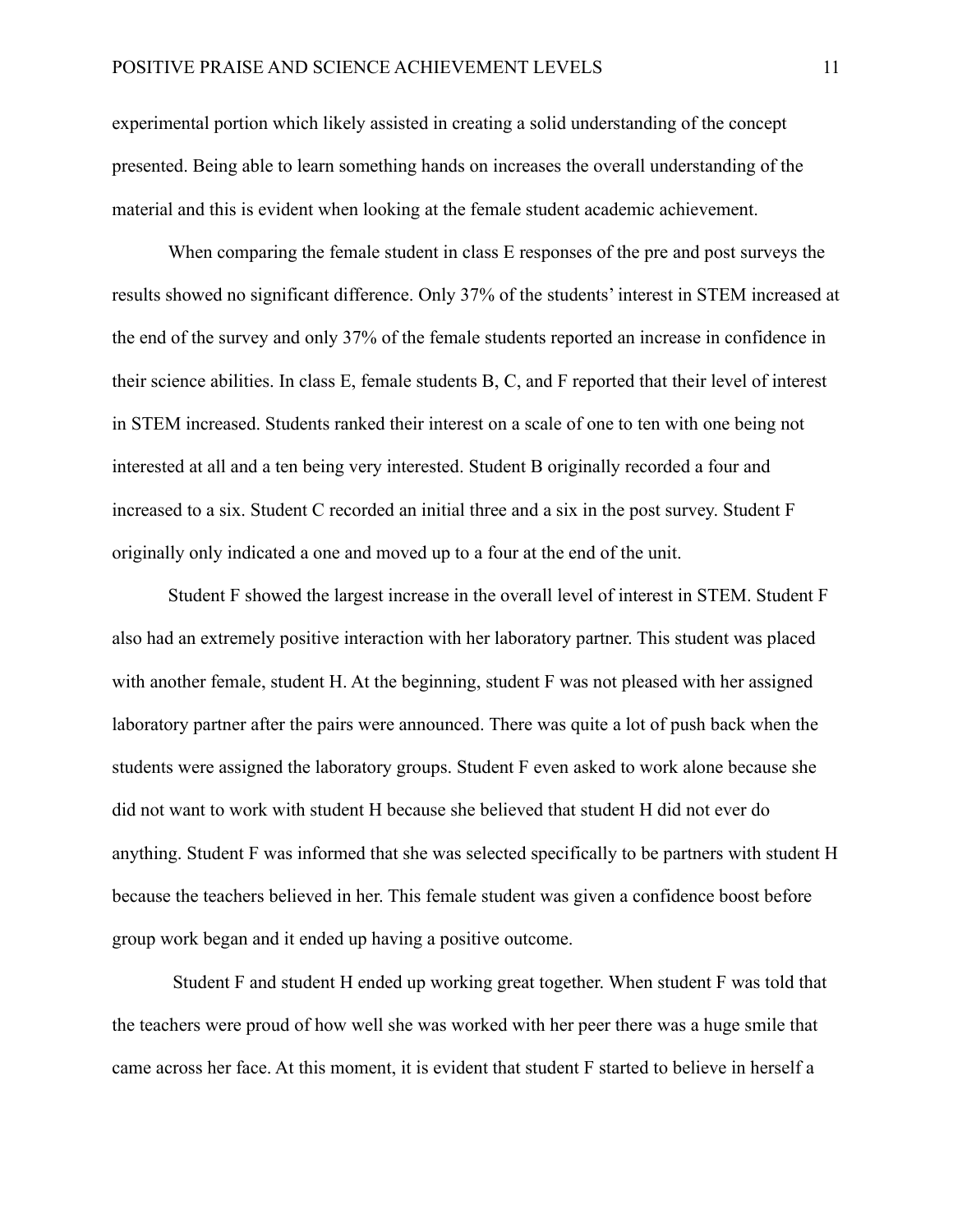little bit more. Student H was also told that she had great collaboration skills during the lab. This laboratory activity also had the students utilizing roles which ensured that both partners were given the chance to engage hands on. Overall, the assigned groups went extremely well, and the students were able to explain their findings better than they had in the past. The pairing up of the students allowed individual student praise to be made and was often focused on their collaboration and communication skills.

When looking specifically at the female students in class E, their confidence did not increase significantly. Students ranked their interest on a scale of one to ten with one being not confident at all and ten being extremely confident. Three students showed an increase in confidence in their science skills and abilities. Student B showed an increase from a six to a seven. Student C showed an increase from a five to a six and student H showed an increase from a three to a four. Students A, E, D, and F remained consistent with their confidence ranking and did not report any change. Student G did report a decrease in confidence moving from a five to a four at the end of the survey. Student B reported an increase in both levels of interest and confidence in STEM. This student also reported that she did have an interest in pursuing a STEM career.

Confidence does take several months to improve. It will take time for many students to report an increase in their overall confidence in their skills. Since this study was conducted only over a short period of time, the student confidence may not have been given the chance to increase as much as it could have. If the students were studied over a longer period of time, it would be expected that the levels of confidence would have risen in more of the female students. It is surprising that three students did report an increase in confidence since the survey was only taken three weeks apart. In each case where confidence increased, it was only by one point which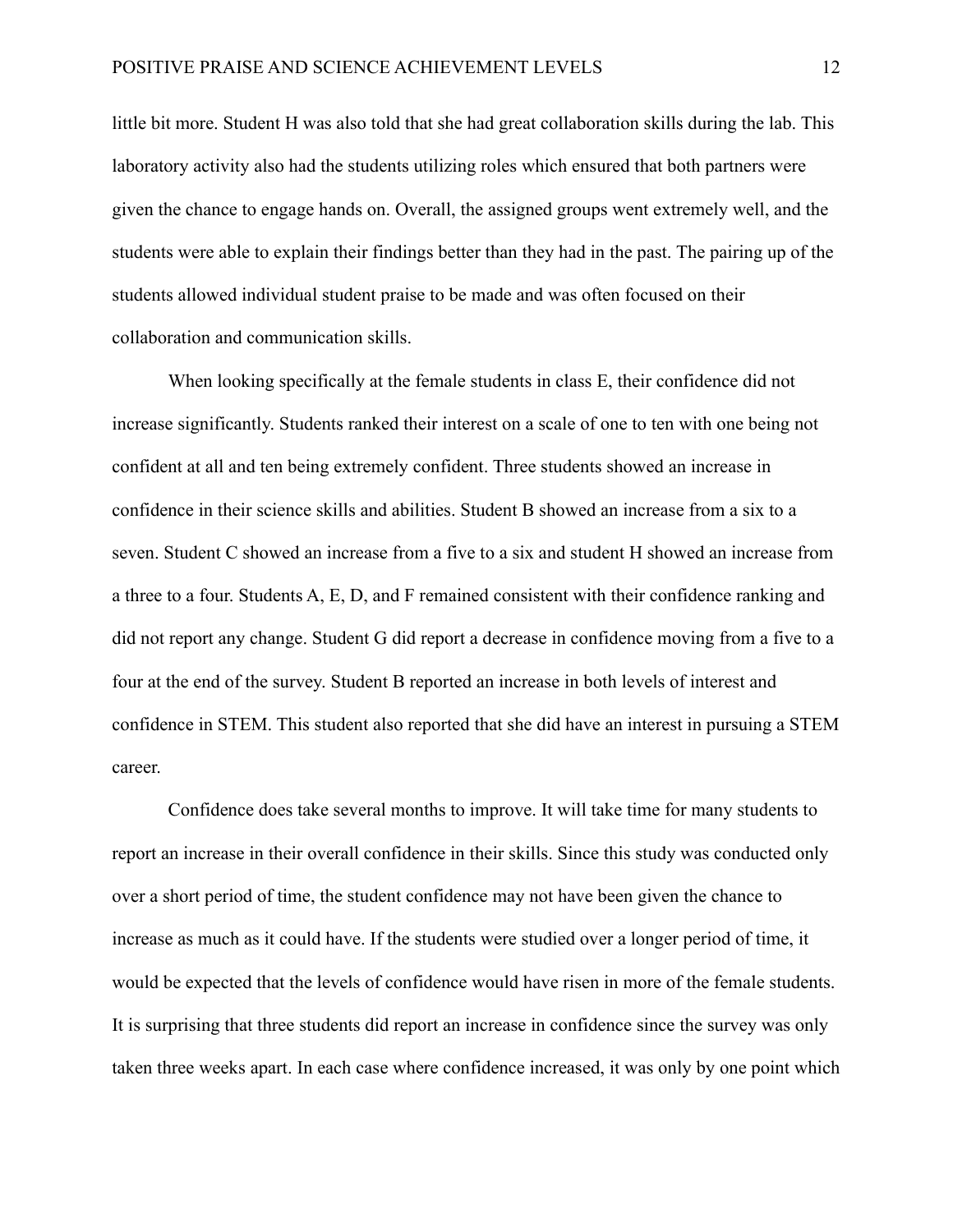is not an extremely significant jump. To obtain a better understanding of how this treatment impacts confidence in science skills and abilities, the study should be completed over a longer period of time such as the duration of a semester.

#### **Conclusion**

<span id="page-13-0"></span>Positions in STEM are on the rise yet, yet women are extremely underrepresented in many STEM fields (National Science Foundation, 2019). While in high school, students are often beginning to select their career plans therefore, this is the ideal time to conduct this study. This study aimed to find if changes can be made within the high school classroom to increase female achievement and confidence in STEM courses. The findings presented suggest that positive praise can have a large impact on female academic success in science courses. These findings align with previous publications that suggest that female science efficacy is lower than that of their male classmates (National Science Foundation, 2019). At the end of the study, female efficacy had improved slightly demonstrating that it is possible to narrow the gap. Learning that females can be just as successful in science as their male counterparts can have a positive impact on test scores.

In order to further encourage female students to pursue a STEM career, it is crucial that educators make a point to refute the common stereotypes. If educators show their female students that they value their contributions and ideas to science, the student confidence will rise along with their overall interest. Educators must work to increase positive praise and debunk the stereotypes that are found within the classroom. This study saw just a snapshot of what positive reinforcements and engagement within a science classroom can do for female students. Although there were some positive results, there is still much room for improvement. The study also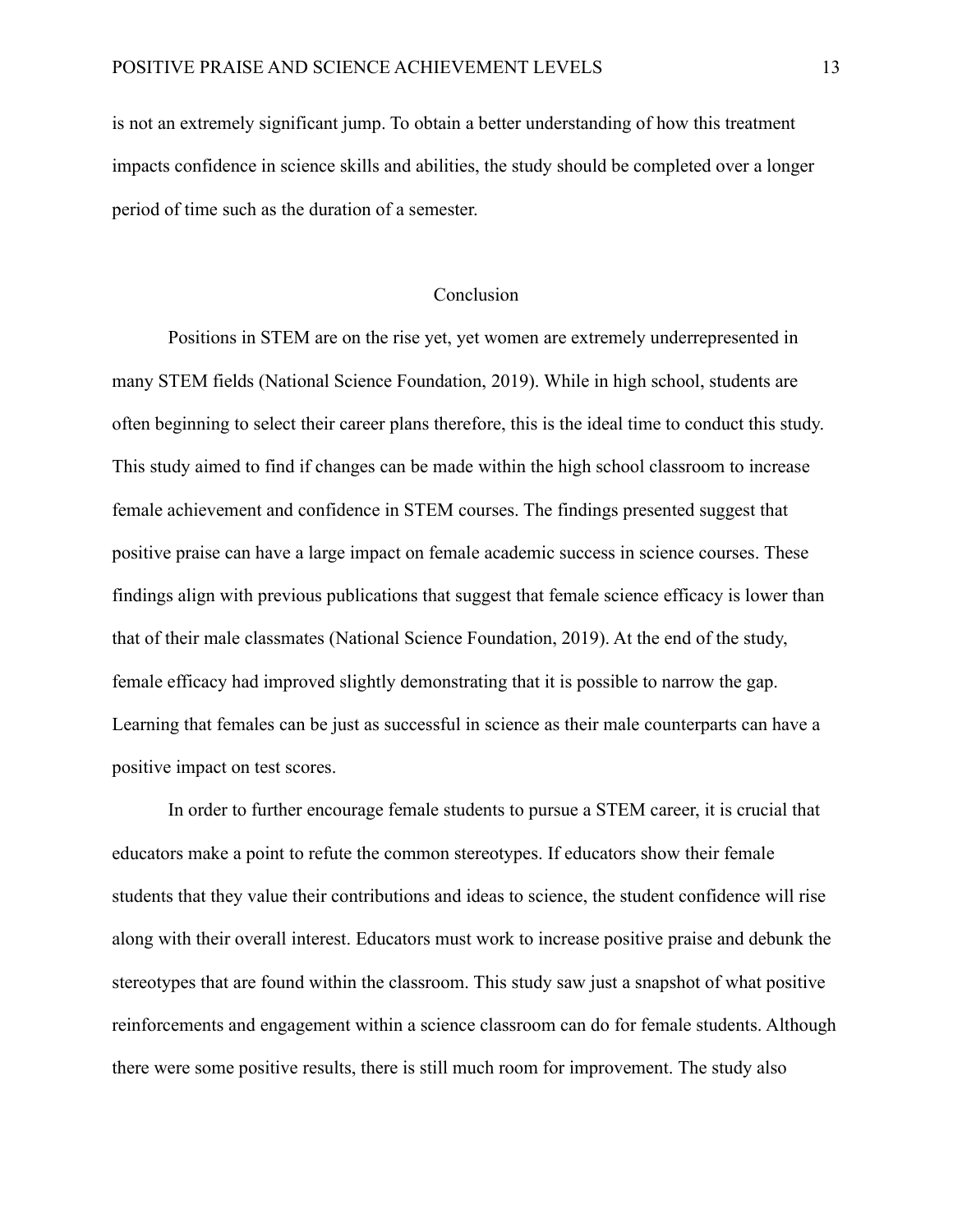showed the impact that positive praise can have on any student's achievement levels. If the students know that someone else believes in them, they begin to believe in themselves.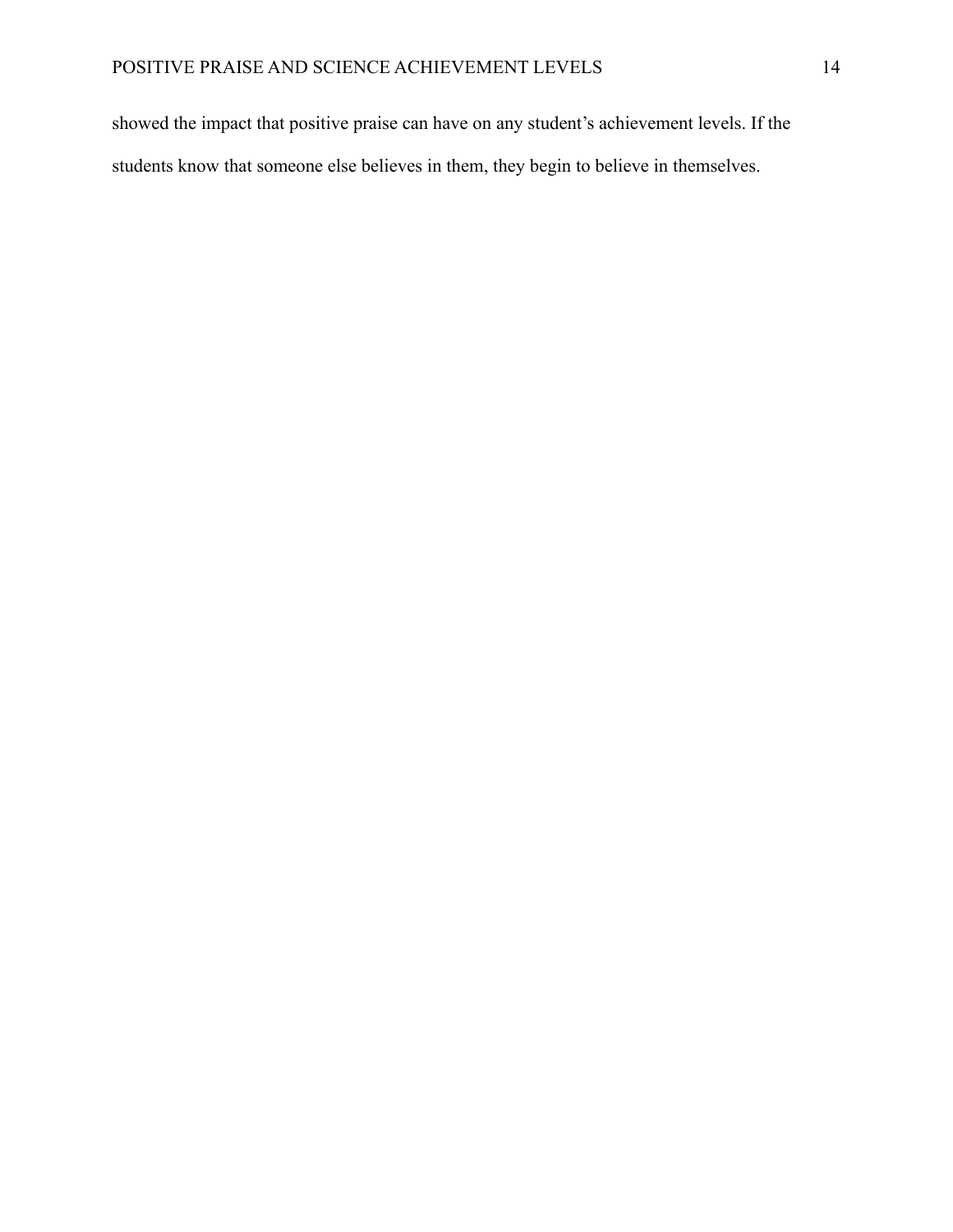#### References

- <span id="page-15-0"></span>Bailey, S. M. (1993). The current status of gender equity research in American schools. *Educational psychologist*, *28*(4), 321-339.
- Corbett, C. (2015). *Solving the equation: The variables for women's success in engineering and computing*. AAUW.
- *Current State of STEM | National Girls Collaborative Project*. (n.d.). Retrieved April 23, 2022, from https://ngcproject.org/statistics
- Good, J. J., Woodzicka, J. A., & Wingfield, L. C. (2010). The effects of gender stereotypic and counter-stereotypic textbook images on science performance. *The Journal of Social Psychology*, *150*(2), 132–147. https://doi.org/10.1080/00224540903366552
- Kahle, J. B., & Riley, D. (1993). Gender differences in science education: Building a model. *Educational Psychologist*, *28*(4), 379. https://doi.org/10.1207/s15326985ep2804\_6
- National Science Foundation. (2019). *Women, Minorities, and Persons with Disabilities in Science and Engineering: 2019.* Retrieved April 22,2022, from https://ncses.nsf.gov/pubs/nsf19304/
- Picker, S. H., & Berry, J. S. (2000). Investigating Pupils' Images of Mathematicians. *Educational Studies in Mathematics*, *43*(1), 65–94.
- *Stereotype threat widens achievement gap*. (n.d.). Https://Www.Apa.Org. Retrieved April 23, 2022, from https://www.apa.org/topics/racism-bias-discrimination/stereotypes
- Tobin, K., & Garnett, P. (1987). Gender related differences in science activities. *Science Education*, 71, 91-103.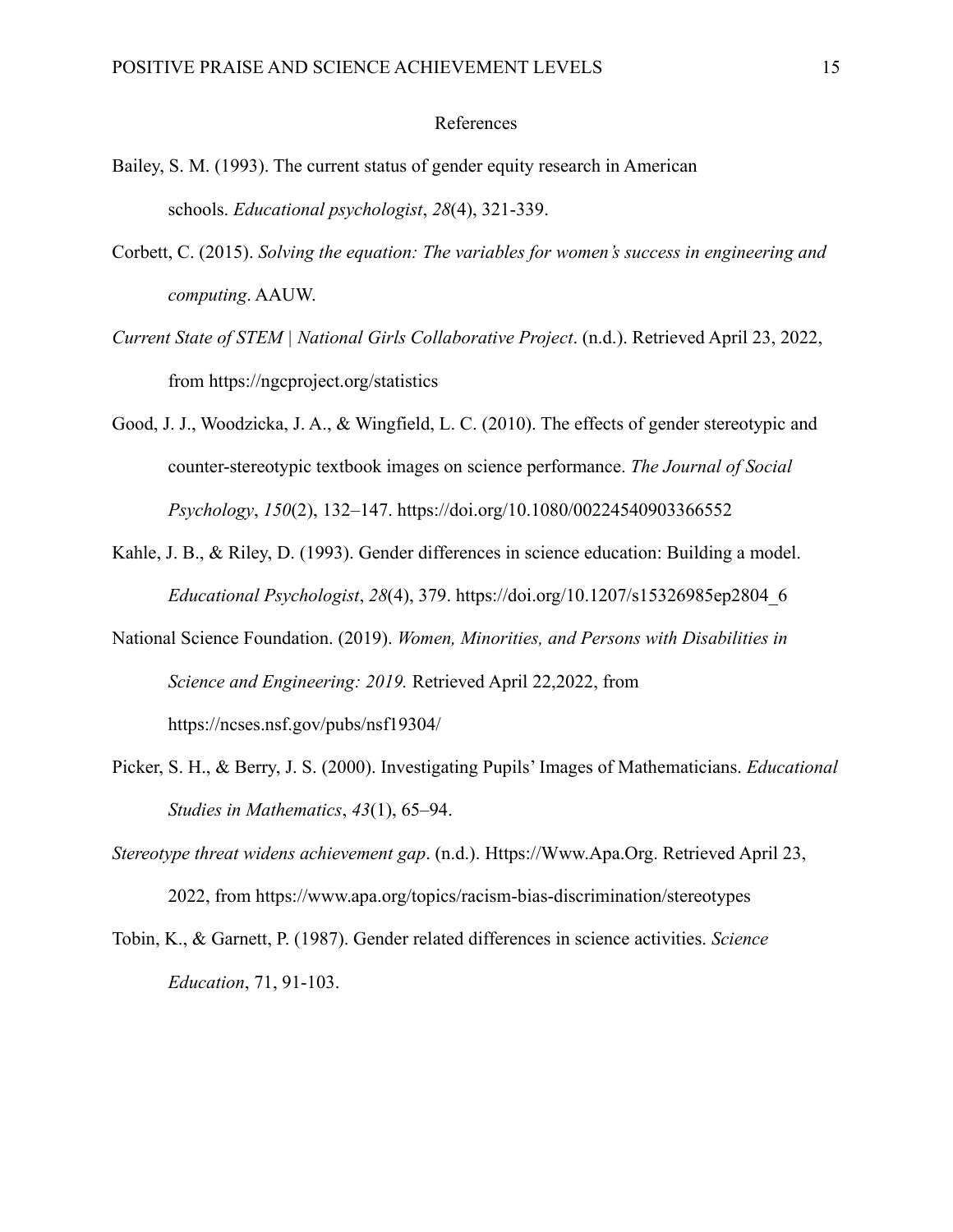- Wilkinson, L. C., Lindow, J., & Chang, C. (2013). Sex differences and sex-segregation in students' small-group communication. In *Gender influences in classroom interaction* (p. 185). Academic Press Inc.
- *Women, Minorities, and Persons with Disabilities in Science and Engineering: 2021 | NSF - National Science Foundation*. (n.d.). Retrieved April 25, 2022, from https://ncses.nsf.gov/pubs/nsf21321/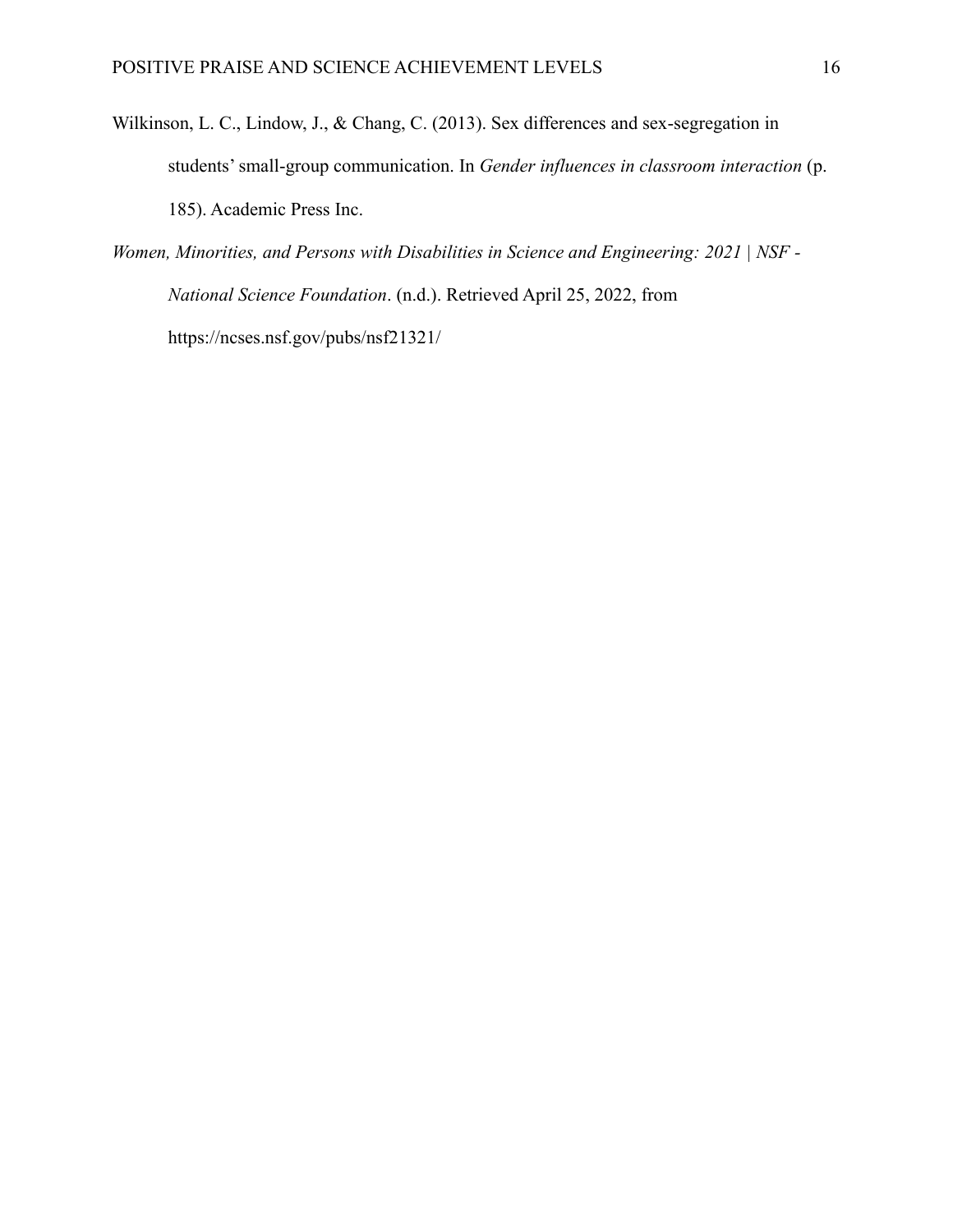## Tables

## <span id="page-17-1"></span><span id="page-17-0"></span>Table 1

*Female Student Unit Exam Scores Compared to Semester 1 Final Grades*

| <b>Female Student</b> | Semester 1 | Unit 5 Exam |  |
|-----------------------|------------|-------------|--|
|                       | Grade %    | Score %     |  |
| Student A             | 98         | 99          |  |
| Student B             | B          | 98          |  |
| Student C             | 84         | 71          |  |
| Student D             | 90         | 91          |  |
| Student E             | 85         | 69          |  |
| Student F             | 79         | 94          |  |
| Student G             | 85         | 79          |  |
| Student H             | C          | 79          |  |

*Note*: Student B and Student H transferred at the semester, therefore, exact percentage for the

Semester 1 grade is unknown. Instead of a percentage, a letter grade has been recorded instead.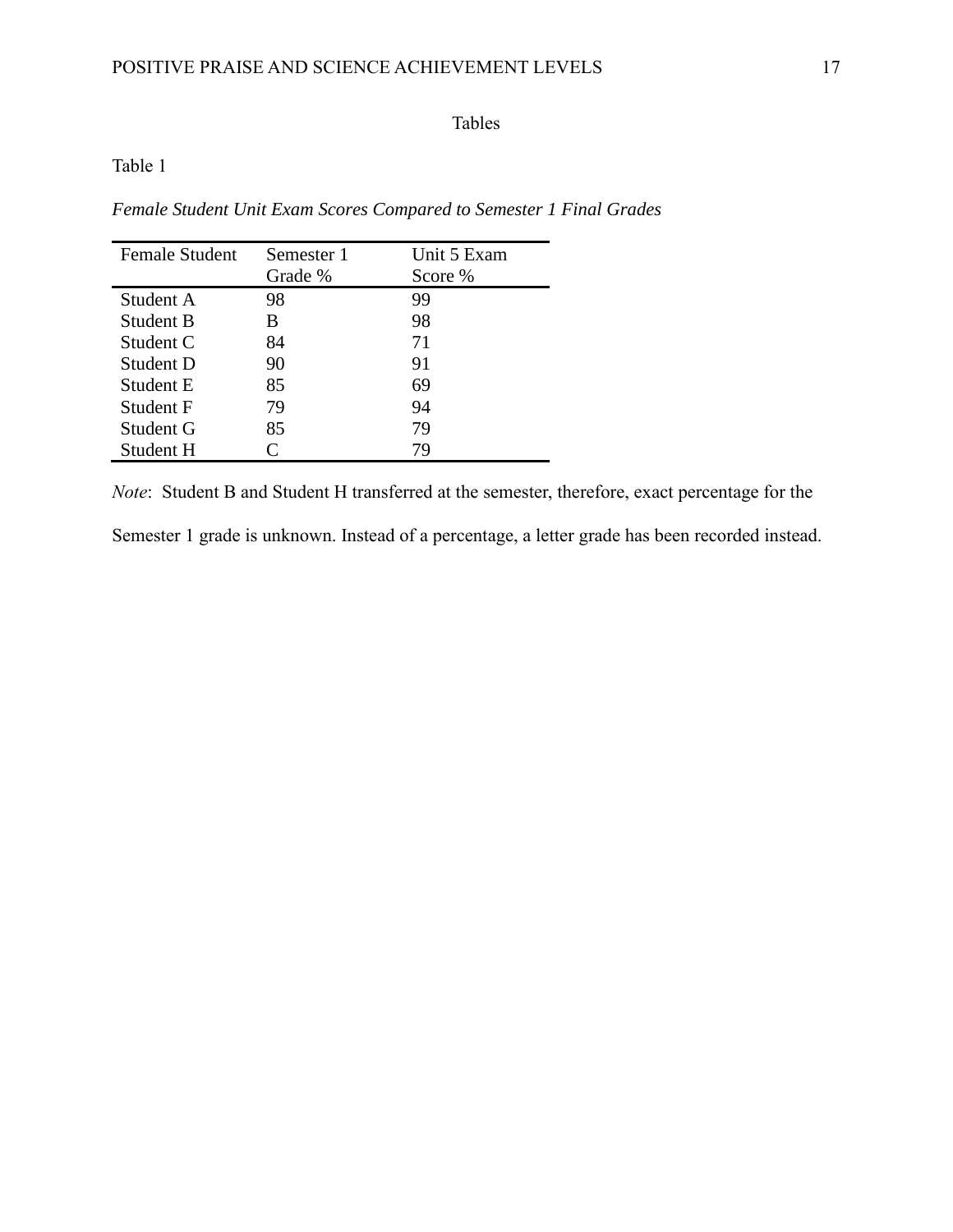## <span id="page-18-0"></span>Table 2

| Class   | Unit 5 Exam<br>Semester 1 |         |
|---------|---------------------------|---------|
|         | Grade %                   | Score % |
| Class A | 66                        | 74      |
| Class B | 82                        | 78      |
| Class C | 73                        | 74      |
| Class D | 81                        | 72      |
| Class E | ረ( )                      | 83      |

*Average Unit Exam Scores Compared to Semester 1 Average Final Grades by Class*

*Note*: Class E is the experimental class. Semester 1 average grade percentages do not include the

two students who transferred at the semester.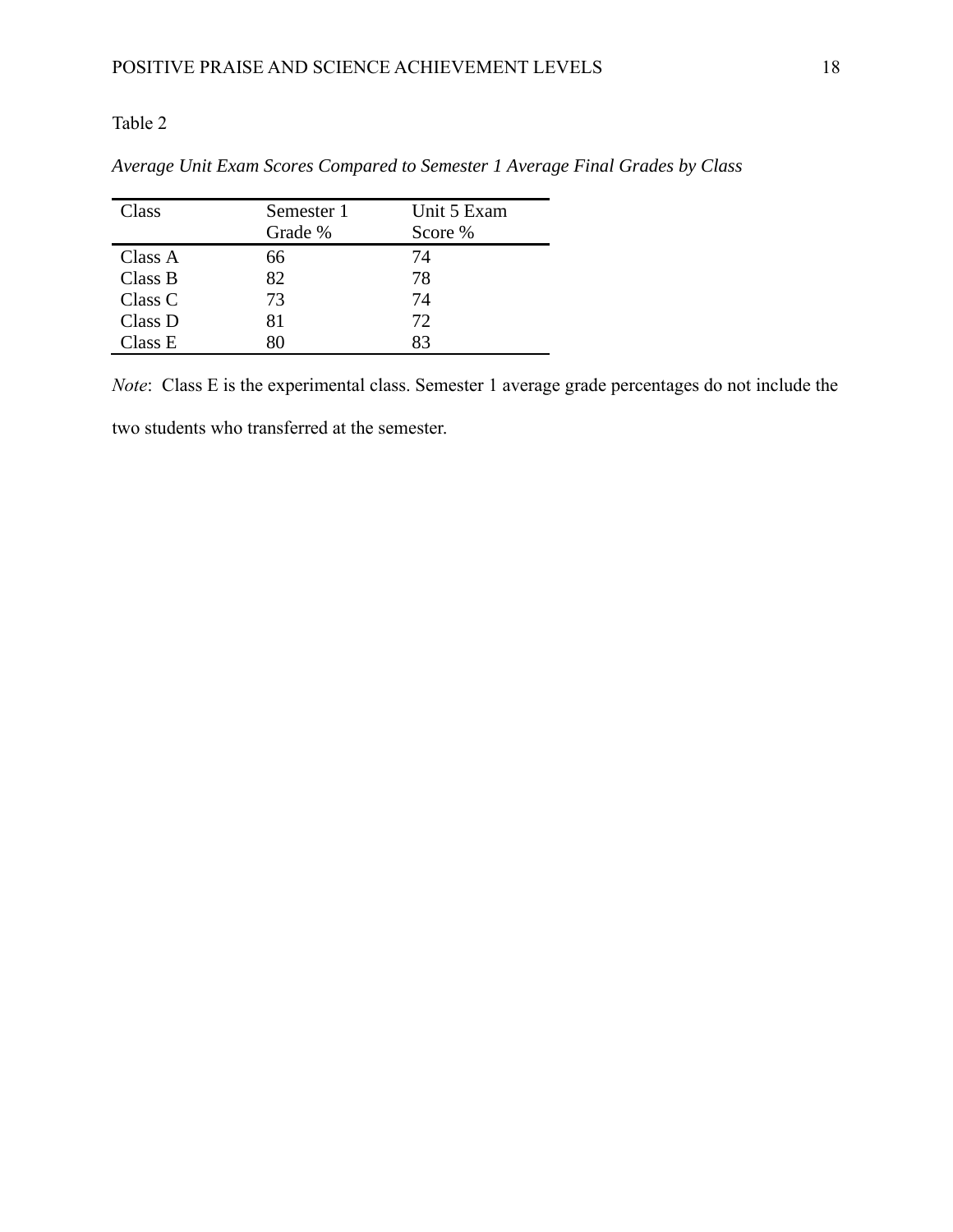## <span id="page-19-0"></span>Table 3

| <b>Female Student</b> | Level of Interest | Level of Interest | Confidence in            | Confidence in     |
|-----------------------|-------------------|-------------------|--------------------------|-------------------|
|                       | in STEM Pre-      | in STEM Post-     | <b>Science Abilities</b> | Science Abilities |
|                       | Survey            | Survey            | Pre-Survey               | Post-Survey       |
| Student A             | 8                 |                   |                          |                   |
| Student B             |                   | h                 | n                        |                   |
| Student C             |                   |                   |                          |                   |
| Student D             |                   |                   |                          |                   |
| Student E             | 8                 |                   |                          |                   |
| Student F             |                   |                   |                          |                   |
| Student G             |                   |                   |                          |                   |
| Student H             |                   |                   |                          |                   |

*Pre and Post Survey Responses for Female Students in Class E*

*Note*: Students were provided with a scale of 1-10 for their responses. For level of interest, a 1

denoted not interested at all and a 10 denoted extremely interested. For confidence in abilities, a

1 denoted not confident at all and a 10 denoted extremely confident.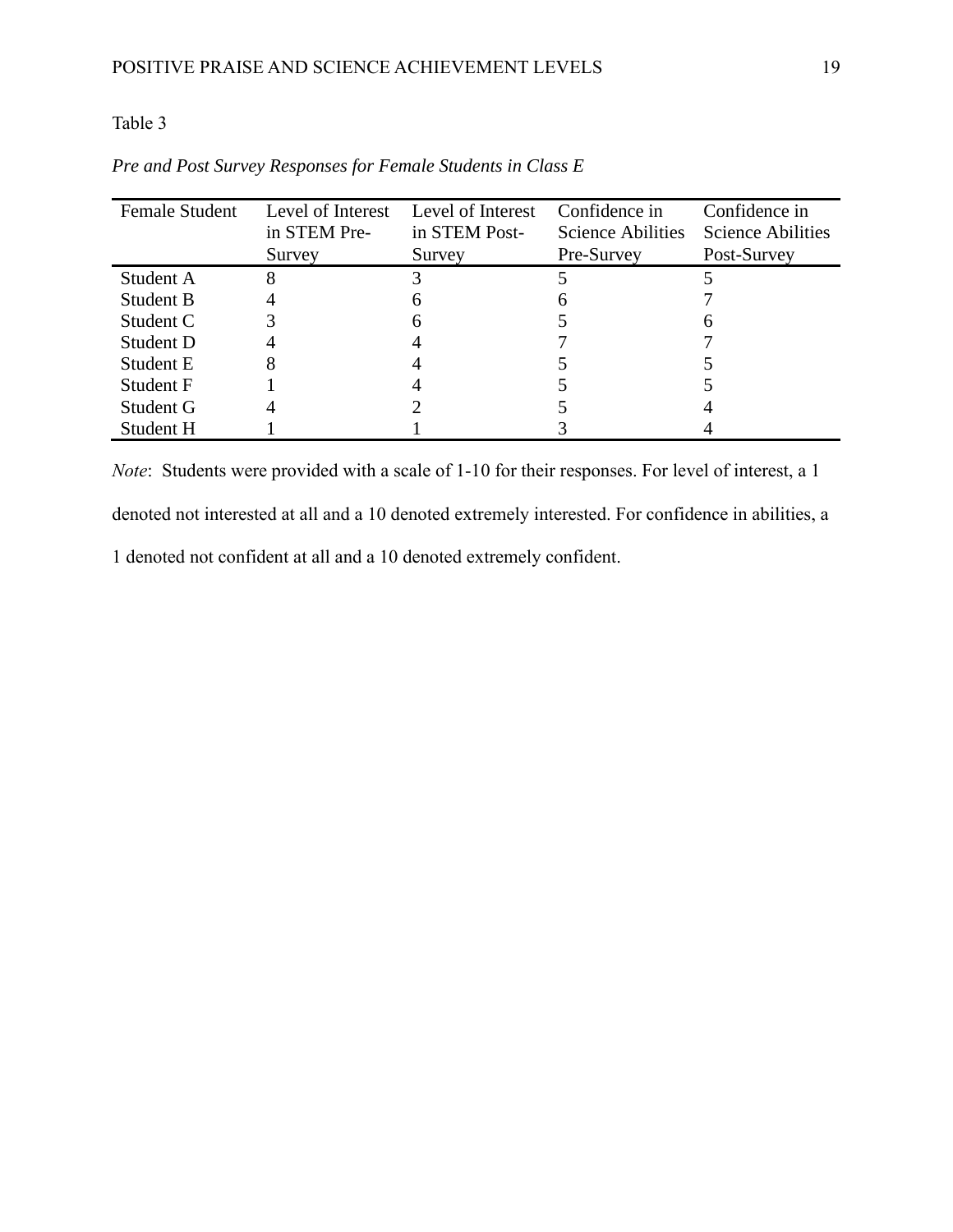Graphs

<span id="page-20-1"></span><span id="page-20-0"></span>Graph 1

*Average Female Test Score Based Upon Class*



*Note*: Class E is the experimental class. The graph shows test scores of only the female students from every physical science class.